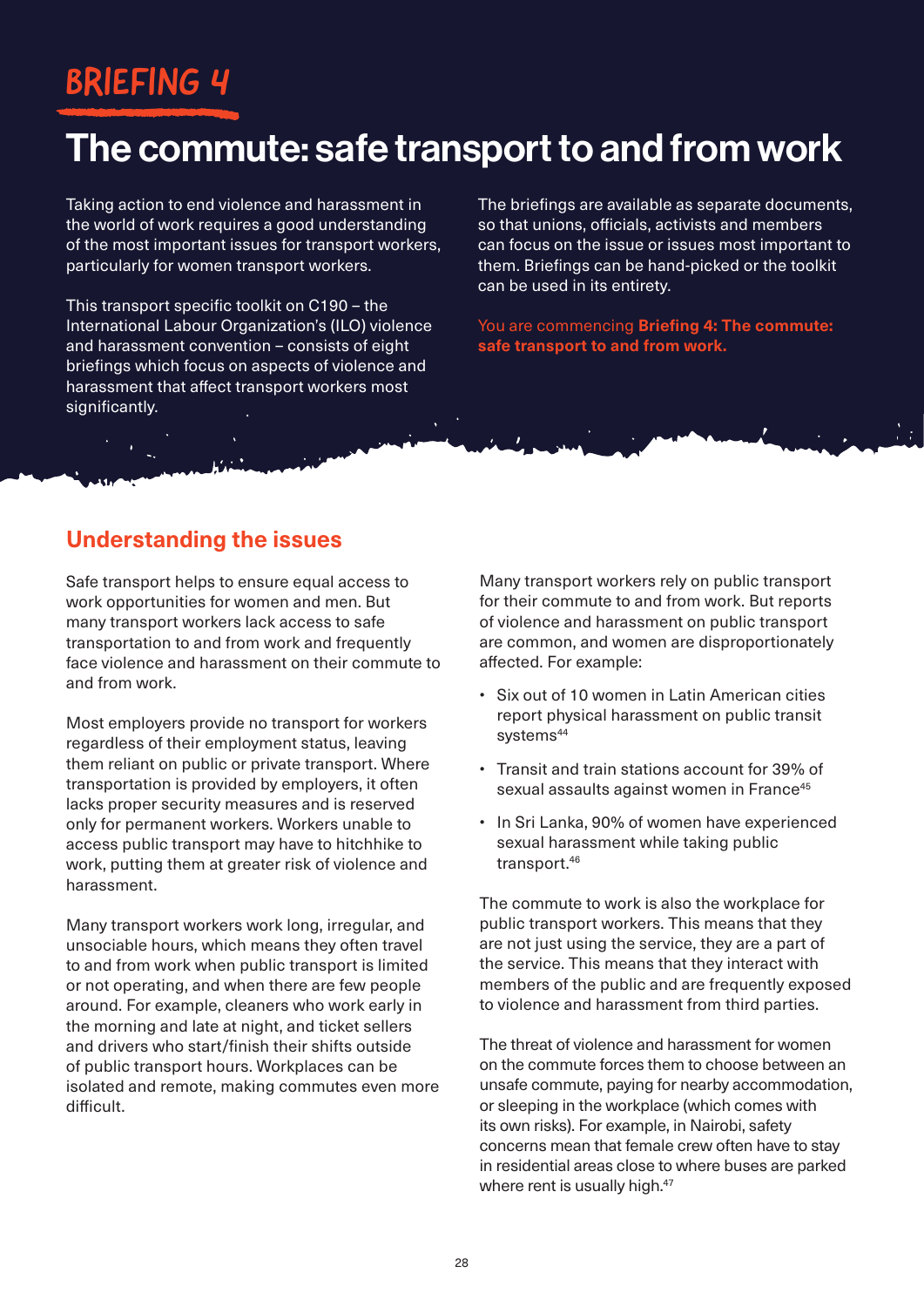*"We had issues of rape because of the pandemic – especially workers who were working late at night who had to go on empty roads and had to find their way. We have had cases where people were robbed – especially women – their tyres were slashed, and some were even raped." – Woman Transport Worker, Nigeriaii*

*"We are often ridiculed for saying 'no' to night duties or late-night shifts, but what we are actually saying 'No' to is the unsafe working situations that put as at risk of violence. We [women transport workers] have no issues with night duties, as long as we are safe as men, and not molested and groped on our way back home from work." – Woman transport worker, India48*

Globally, the lack of access to safe transport is a major barrier to the industry for women and perpetuates **systemic exclusion of women from decent jobs in the workforce.**

*"For example, on a public holiday I arrived half an hour late, because there were no taxis available that day and they summoned me to a disciplinary process. Now I've had to ride my bike at 3:00am in a city where they kill you for a cell phone. I must go out and risk my life to try to get to my job quickly." – Woman bus rapid transit ticket seller, Colombia49*

#### **Unions have developed successful campaigns to address violence and harassment against workers on the commute.**

In the UK, train companies are beginning to introduce 'Driver Only Operation' and removing security guards from trains, exposing workers and passengers to violence and harassment. The National Union of Rail, Maritime, and Transport Workers' (RMT) 'Support the RMT Guard Guarantee' campaign has been campaigning to make it a requirement to have a second person on the train for passenger and worker safety.50

The Union of Shop, Distributive and Allied Workers (USDAW) ran a campaign called 'Freedom from Fear' which focused on improving safety for women shop workers. Union representatives worked with local employers to support women travelling to and from work late at night and early in the morning.51

In India, some companies guarantee a door-to-door ride home if the employee has to work past 8pm. Women living in the same area will often be given a shared taxi and, sometimes, a company security guard.

**Unions have also negotiated with local authorities to introduce measures to tackle violence and harassment against women transport workers.**

Women-only transport has been introduced in several cities to address safety and security issues for women workers and passengers. In Mexico City, the Atenea service was introduced in 2008, offering bus services on 50 routes for women with women drivers. In Delhi, free public transport has been introduced to improve the safety and security of women.

Such measures can be effective in the short term but need to be combined with a long-term strategy to make transport truly safe for women and shift the focus away from women changing their behaviour onto perpetrators.

ii. An ITF Study into the Impact of the COVID-19 Pandemic on Women Transport Workers; Draft report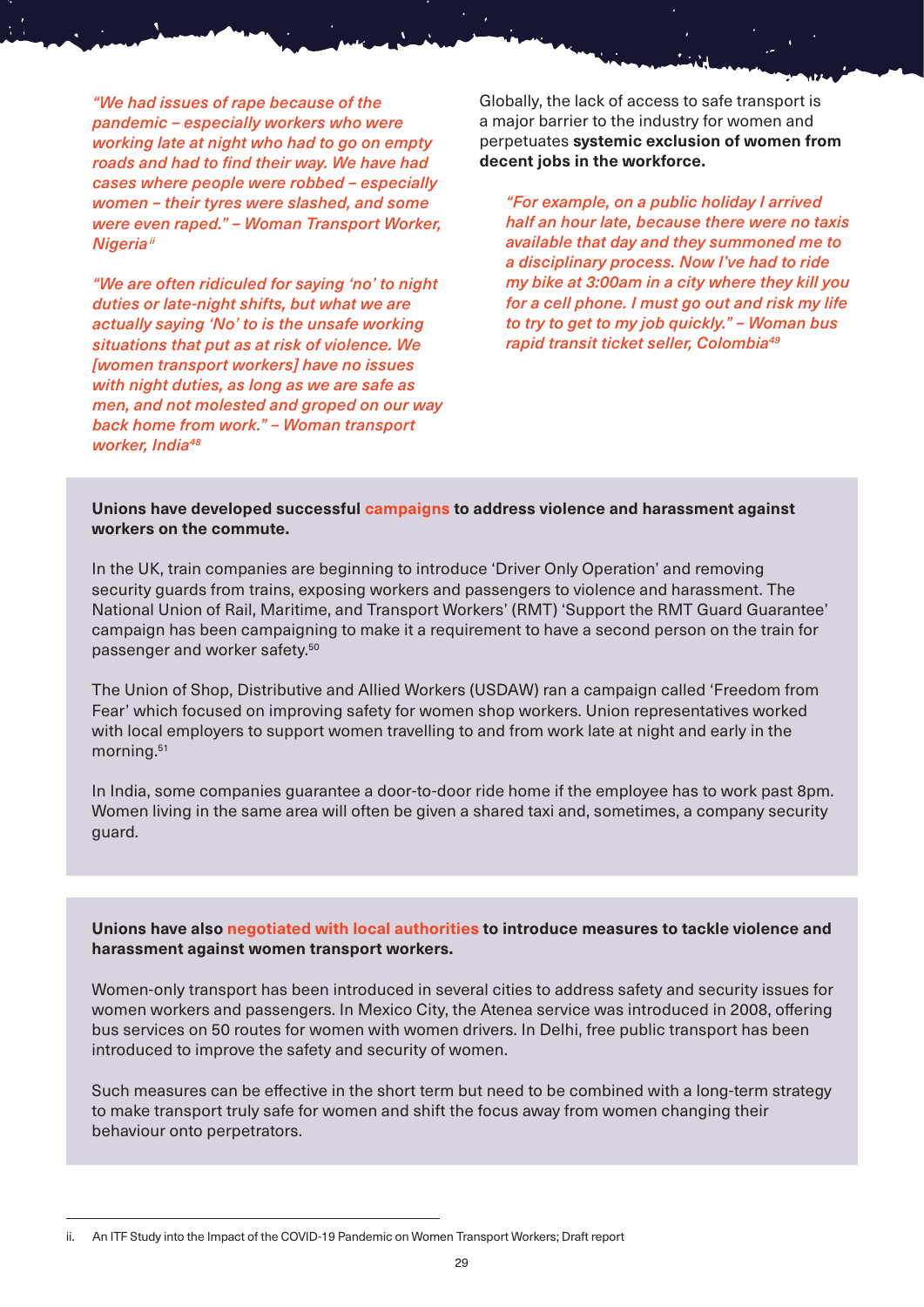**There are also opportunities for building alliances with passenger groups and other key workers who use public transport for the commute.**

In Nairobi, the Flone Initiative (an NGO working to make transport safer and more accessible for women) has built alliances with worker and passenger groups to end violence against women in public spaces. Working with unions, including the Public Transport Operators Union (PUTON) and Matatu Workers' Union (MWU), it has carried out training for women public transport workers on how to respond to sexual violence, has organised campaigns against harassment of passengers and has developed a crowd-mapping platform where survivors can map their experiences.<sup>52</sup>

In the USA, the Amalgamated Transit Union (ATU) launched 'Americans for Transit', a non-profit organisation campaigning for better public transport. The organisation has built coalitions with public transport workers to demand improvements in public transport to make it safe for everyone.

### **How C190 can help**

#### **C190 includes commuting as part of the 'world of work'.**

*"This Convention applies to violence and harassment in the world of work occurring in the course of, linked with or arising out of work: …(f) when commuting to and from work."* **(Article 3, C190)**

#### **C190 states that employers and governments must address work arrangements and risk factors that increase violence and harassment. Public authorities have responsibility for informal workers.**

*"Each Member shall take appropriate measures to prevent violence and harassment in the world of work, including:*

- *(a) recognizing the important role of public authorities in the case of informal economy workers;*
- *(b) identifying, in consultation with the employers' and workers' organizations concerned and through other means, the sectors or occupations and work arrangements in which workers and other persons concerned are more exposed to violence and harassment; and*
- *(c) taking measures to effectively protect such persons."* **(Article 8, C190)**

*"Each Member shall adopt laws and regulations requiring employers to take appropriate steps commensurate with their degree of control to prevent violence and harassment in the world of work, including gender-based violence and harassment, and in particular, so far as is reasonably practicable, to:*

- *(a) adopt and implement, in consultation with workers and their representatives, a workplace policy on violence and harassment;*
- *(b) take into account violence and harassment and associated psychosocial risks in the management of occupational safety and health;*
- *(c) identify hazards and assess the risks of violence and harassment, with the participation of workers and their representatives, and take measures to prevent and control them; and*
- *(d) provide to workers and other persons concerned information and training, in accessible formats as appropriate, on the identified hazards and risks of violence and harassment and the associated prevention and protection measures, including on the rights and responsibilities of workers and other persons concerned in relation to the policy referred to in subparagraph (a) of this Article."* **(Article 9, C190)**